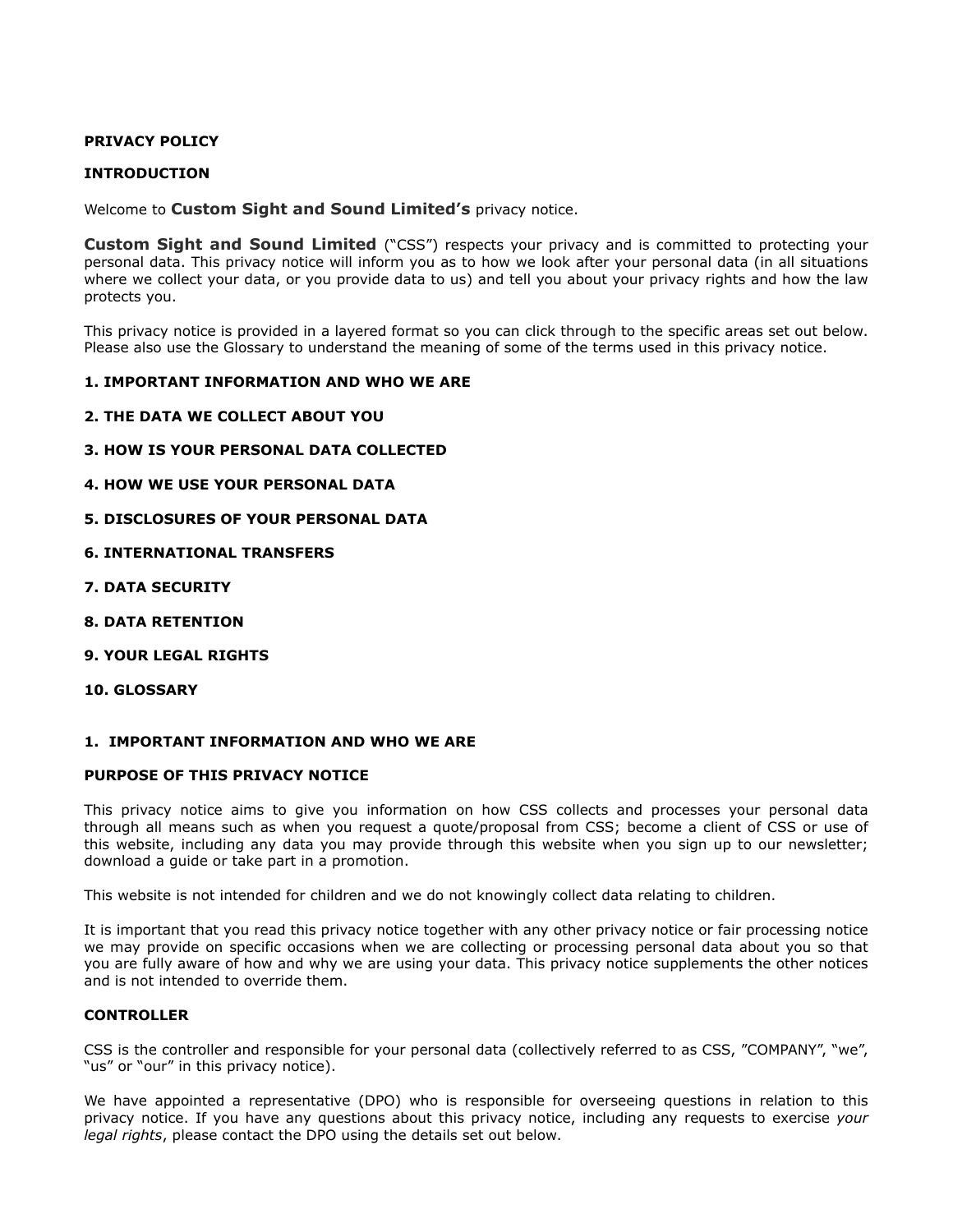# **CONTACT DETAILS**

Our full details are:

Name or title of DPO: Giles Charman

Email address: giles.charman@cssinstall.co.uk

Postal address: Unit 13, Upminster Trading Park, Warley Street, Upminster, RM14 3PJ

You have the right to make a complaint at any time to the Information Commissioner's Office (ICO), the UK supervisory authority for data protection issues (*[www.ico.org.uk](http://www.ico.org.uk/)*). We would, however, appreciate the chance to deal with your concerns before you approach the ICO so please contact us in the first instance.

# **CHANGES TO THE PRIVACY NOTICE AND YOUR DUTY TO INFORM US OF CHANGES**

This version was last updated on 3 May 2018.

It is important that the personal data we hold about you is accurate and current. Please keep us informed if your personal data changes during your relationship with us.

## **THIRD-PARTY LINKS**

This website may include links to third-party websites, plug-ins and applications. Clicking on those links or enabling those connections may allow third parties to collect or share data about you. We do not control these third-party websites and are not responsible for their privacy statements. When you leave our website, we encourage you to read the privacy notice of every website you visit.

## **2. THE DATA WE COLLECT ABOUT YOU**

Personal data, or personal information, means any information about an individual from which that person can be identified. It does not include data where the identity has been removed (anonymous data).

We may collect, use, store and transfer different kinds of personal data about you which we have grouped together as follows, the data stated below is indicative of the data we may hold about you and is not intended to be an exhaustive list:

**Identity Data** may include first name, maiden name, last name, username or similar identifier, title and gender.

**Contact Data** may include invoicing address, delivery address, email address and telephone numbers.

**Financial Data** may include bank account details.

- **Transaction Data** may include details about payments to and from you and other details of services and goods that you have purchased from us.
- **Technical Data** may include internet protocol (IP) address, your login data, browser type and version, time zone setting and location, browser plug-in types and versions, operating system and platform and other technology on the devices you use to access this website and our monitoring service.

**Profile Data** may include your purchases or orders made by you, your interests and preferences.

**Usage Data** may include information about how you use our services and website.

**Marketing and Communications Data** includes your preferences in receiving marketing from us and our third parties and your communication preferences.

We also collect, use and share **Aggregated Data** such as statistical or demographic data for any purpose. Aggregated Data may be derived from your personal data but is not considered personal data in law as this data does **not** directly or indirectly reveal your identity. For example, we may aggregate your Usage Data to calculate the percentage of customers purchasing a particular product or service. However, if we combine or connect Aggregated Data with your personal data so that it can directly or indirectly identify you, we treat the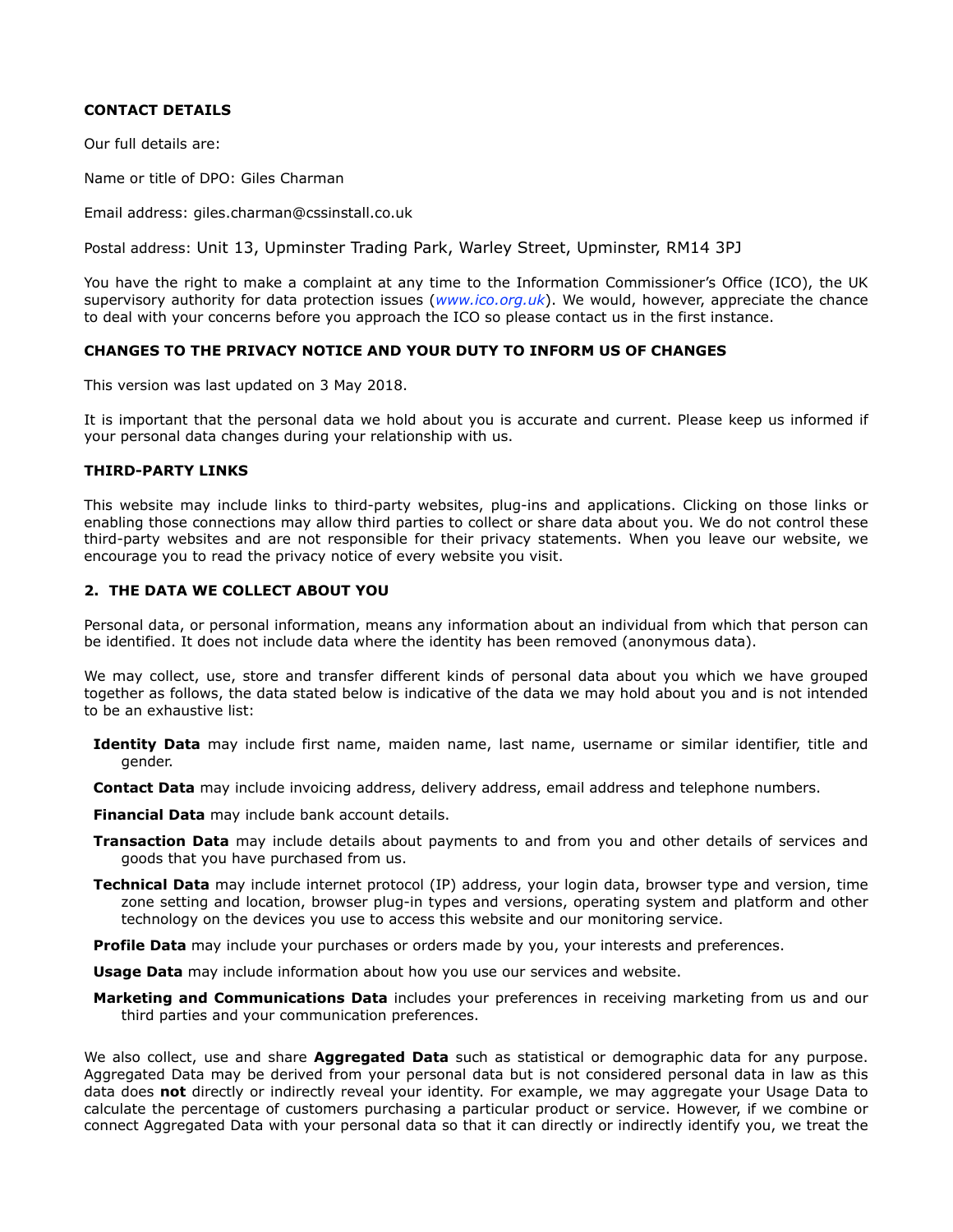combined data as personal data which will be used in accordance with this privacy notice.

We do not collect any **Special Categories of Personal Data** about you (this includes details about your race or ethnicity, religious or philosophical beliefs, sex life, sexual orientation, political opinions, trade union membership, information about your health and genetic and biometric data). Nor do we collect any information about criminal convictions and offences.

### **IF YOU FAIL TO PROVIDE PERSONAL DATA**

Where we need to collect personal data by law, or under the terms of a contract we have with you and you fail to provide that data when requested, we may not be able to perform the contract we have or are trying to enter into with you (for example, to provide you with services). In this case, we may have to cancel a service you have with us but we will notify you if this is the case at the time.

## **3.HOW IS YOUR PERSONAL DATA COLLECTED?**

We use different methods to collect data from and about you including through:

**Direct interactions.** You may give us your Identity, Contact and Financial Data when engaging our services, filling in forms or by corresponding with us by post, phone, email, and telephone or otherwise. This includes personal data you provide when you:

Enquire and or contract with us for our services;

request marketing to be sent to you;

give us some feedback.

**Automated technologies or interactions.** As you interact with our website, we may automatically collect Technical Data about your equipment, browsing actions and patterns. We collect this personal data and audit it in order to provide specific services to you, or by using, server logs and other similar technologies.

## **4. HOW WE USE YOUR PERSONAL DATA**

We will only use your personal data when the law allows us to. Most commonly, we will use your personal data in the following circumstances:

Where we need to perform the contract we are about to enter into or have entered into with you.

- Where it is necessary for our legitimate interests (or those of a third party) and your interests and fundamental rights do not override those interests.
- Where we need to comply with a legal or regulatory obligation.

Generally we do not rely on consent as a legal basis for processing your personal data other than in relation to sending direct marketing communications to you via email or text message. You have the right to withdraw consent to marketing at any time by *[Contacting us](#co_anchor_a599551_1)*.

## **PURPOSES FOR WHICH WE WILL USE YOUR PERSONAL DATA**

We have set out below, in a table format, a description of all the ways we plan to use your personal data, and which of the legal bases we rely on to do so. We have also identified what our legitimate interests are where appropriate.

Note that we may process your personal data for more than one lawful ground depending on the specific purpose for which we are using your data. Please *[Contact us](#co_anchor_a599551_1)* if you need details about the specific legal ground we are relying on to process your personal data where more than one ground has been set out in the table below.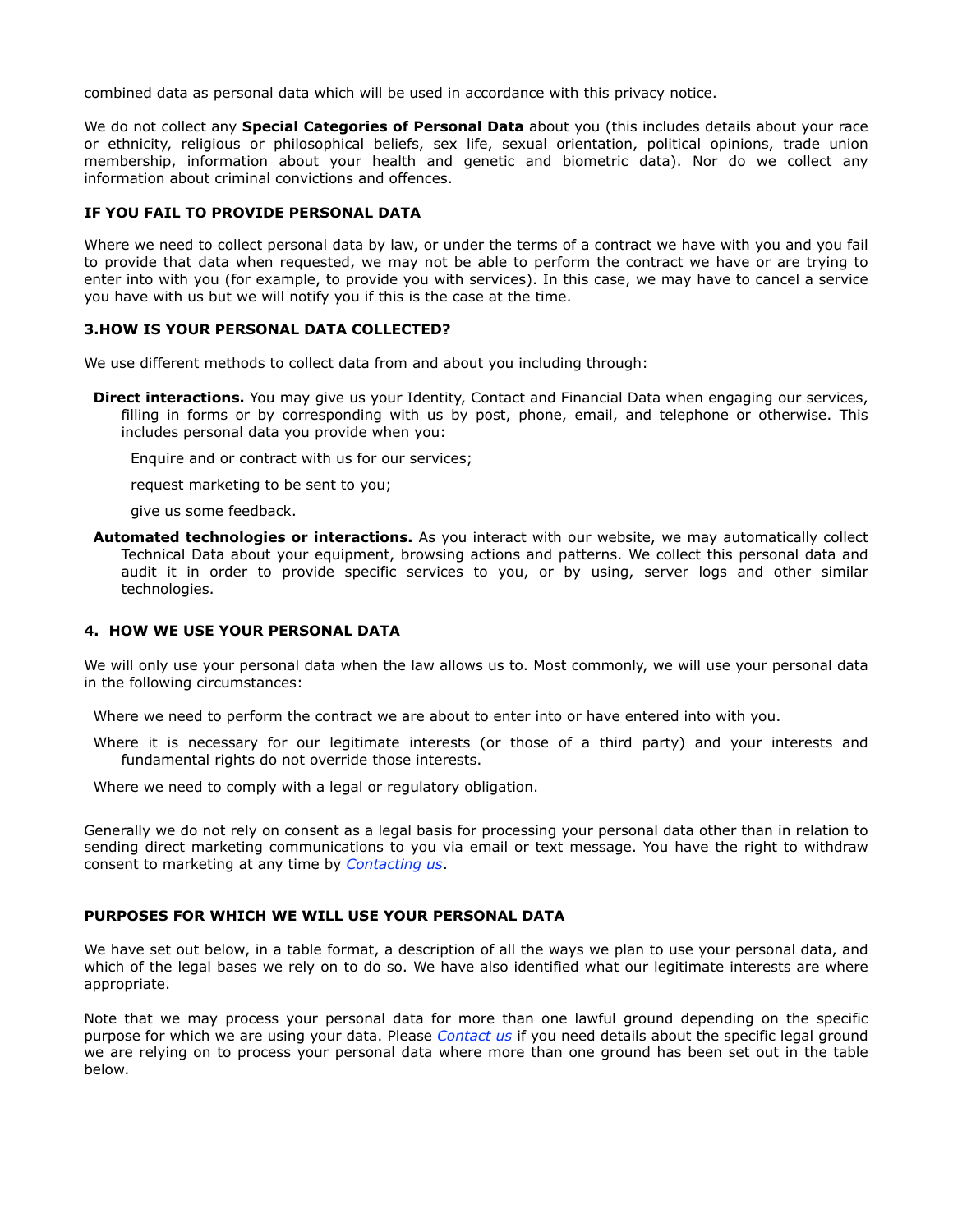| <b>Purpose/Activity</b>                                                                                                                                                                | <b>Type of data</b>                                                                                    | Lawful basis for processing including<br>basis of legitimate interest                                                                                                                                                                                                                                       |
|----------------------------------------------------------------------------------------------------------------------------------------------------------------------------------------|--------------------------------------------------------------------------------------------------------|-------------------------------------------------------------------------------------------------------------------------------------------------------------------------------------------------------------------------------------------------------------------------------------------------------------|
| To register you as a new customer                                                                                                                                                      | (a) Identity<br>(b) Contact                                                                            | Performance of a contract with you                                                                                                                                                                                                                                                                          |
| To process and deliver your order<br>including:<br>(a) Manage payments, fees and<br>charges<br>(b) Collect and recover money<br>owed to us                                             | (a) Identity<br>(b) Contact<br>(c) Financial<br>(d) Transaction<br>(e) Marketing and<br>Communications | (a) Performance of a contract with you<br>(b) Necessary for our legitimate interests<br>(to recover debts due to us)                                                                                                                                                                                        |
| To manage our relationship with<br>you which will include:<br>(a) Notifying you about changes to<br>our terms or privacy policy                                                        | (a) Identity<br>(b) Contact<br>(c) Profile                                                             | (a) Performance of a contract with you<br>(b) Necessary to comply with a legal<br>obligation                                                                                                                                                                                                                |
| To administer and protect our<br>business and this website<br>(including troubleshooting, data<br>analysis, testing, system<br>maintenance, support, reporting<br>and hosting of data) | (a) Identity<br>(b) Contact<br>(c) Technical                                                           | (a) Necessary for our legitimate interests<br>(for running our business, provision of<br>administration and IT services, network<br>security, to prevent fraud and in the<br>context of a business reorganisation or<br>group restructuring exercise)<br>(b) Necessary to comply with a legal<br>obligation |
| To make suggestions and<br>recommendations to you about<br>goods or services that may be of<br>interest to you                                                                         | (a) Identity<br>(b) Contact<br>(c) Technical<br>(d) Usage<br>(e) Profile                               | Necessary for our legitimate interests (to<br>develop our products/services and grow<br>our business)                                                                                                                                                                                                       |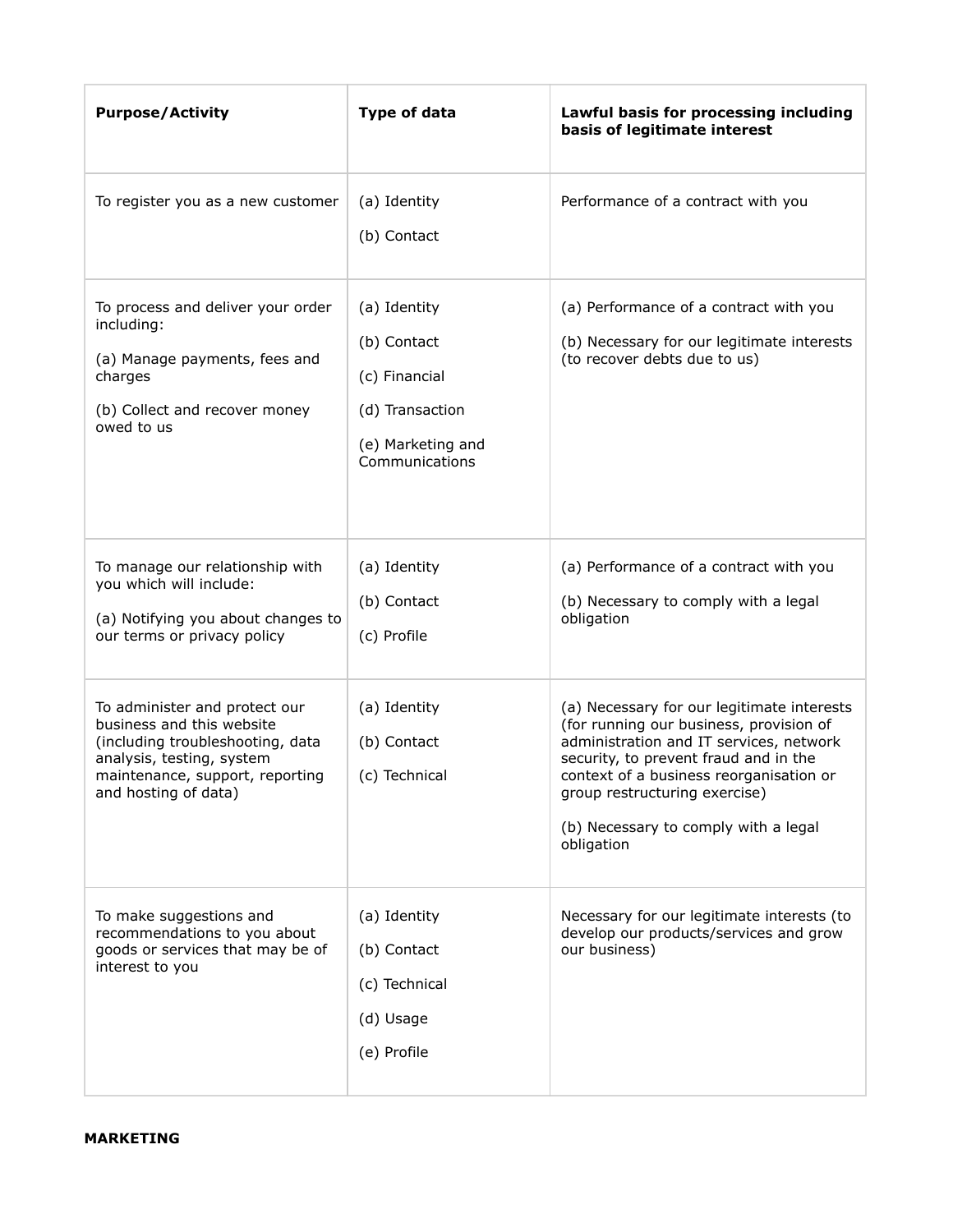We strive to provide you with choices regarding certain personal data uses, particularly around marketing and advertising.

#### **PROMOTIONAL OFFERS FROM US**

We may use your Identity, Contact, Technical, Usage and Profile Data to form a view on what we think you may want or need, or what may be of interest to you. This is how we decide which products, services and offers may be relevant for you (we call this marketing).

You will receive marketing communications from us if you have requested information from us or purchased services from us and, you have not opted out of receiving that marketing.

#### **OPTING OUT**

You can ask us or third parties to stop sending you marketing messages at any time by *[Contacting us](#co_anchor_a599551_1)* at any time.

Where you opt out of receiving these marketing messages, this will not apply to personal data provided to us as a result of a product/service purchase, warranty registration, product/service experience or other transactions.

#### **CHANGE OF PURPOSE**

We will only use your personal data for the purposes for which we collected it, unless we reasonably consider that we need to use it for another reason and that reason is compatible with the original purpose. If you wish to get an explanation as to how the processing for the new purpose is compatible with the original purpose, please *[Contact us](#co_anchor_a599551_1)*.

If we need to use your personal data for an unrelated purpose, we will notify you and we will explain the legal basis which allows us to do so.

Please note that we may process your personal data without your knowledge or consent, in compliance with the above rules, where this is required or permitted by law.

#### **5. DISCLOSURES OF YOUR PERSONAL DATA**

We may have to share your personal data with the parties set out below for the purposes set out in the table in paragraph 4 above.

External Third Parties as set out in the *Glossary*.

Polaris Networks Ltd.

Third parties to whom we may choose to sell, transfer, or merge parts of our business or our assets. Alternatively, we may seek to acquire other businesses or merge with them. If a change happens to our business, then the new owners may use your personal data in the same way as set out in this privacy notice.

We require all third parties to respect the security of your personal data and to treat it in accordance with the law. We do not allow our third-party service providers to use your personal data for their own purposes and only permit them to process your personal data for specified purposes and in accordance with our instructions.

# **6.INTERNATIONAL TRANSFERS**

 Many of our external third parties are based outside the European Economic Area (**EEA**) so their processing of your personal data will involve a transfer of data outside the EEA.

Whenever we transfer your personal data out of the EEA, we ensure a similar degree of protection is afforded to it by ensuring at least one of the following safeguards is implemented:

We will only transfer your personal data to countries that have been deemed to provide an adequate level of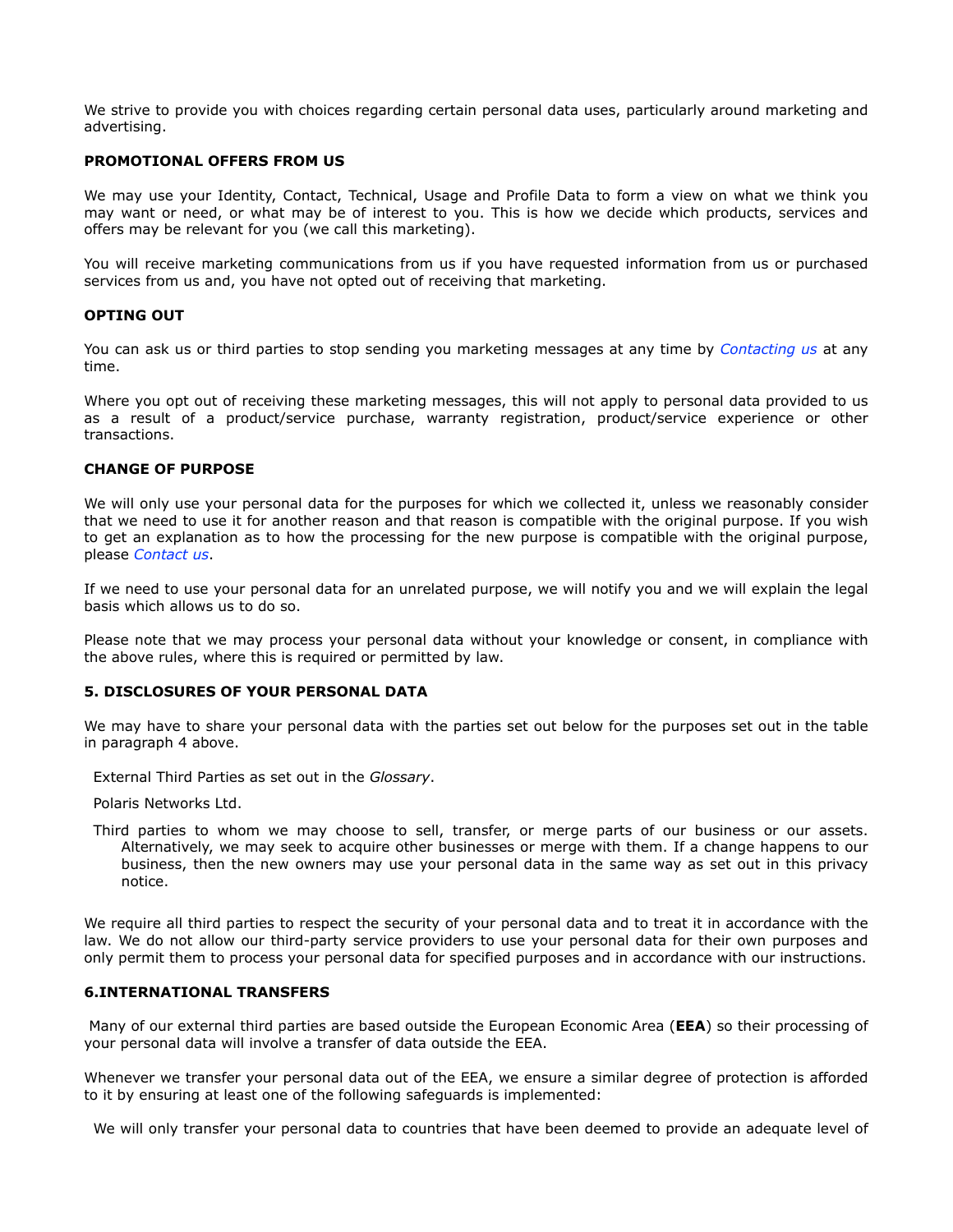protection for personal data by the European Commission. For further details, see *[European Commission:](https://ec.europa.eu/info/law/law-topic/data-protection/data-transfers-outside-eu/adequacy-protection-personal-data-)  [Adequacy of the protection of personal data in non-EU countries](https://ec.europa.eu/info/law/law-topic/data-protection/data-transfers-outside-eu/adequacy-protection-personal-data-)*.

- Where we use certain service providers, we may use specific contracts approved by the European Commission which give personal data the same protection it has in Europe. For further details, see *[European Commission: Model contracts for the transfer of personal data to third countries](https://ec.europa.eu/info/strategy/justice-and-fundamental-rights/data-protection/data-transfers-outside-eu/model-contracts-transfer-personal-data-third-countries_en)*.
- Where we use providers based in the US, we may transfer data to them if they are part of the Privacy Shield which requires them to provide similar protection to personal data shared between the Europe and the US. For further details, see *[European Commission: EU-US Privacy Shield](https://ec.europa.eu/info/strategy/justice-and-fundamental-rights/data-protection/data-transfers-outside-eu/eu-us-privacy-shield_en)*.

Please *Contact us* if you want further information on the specific mechanism used by us when transferring your personal data out of the EEA.

## **7. DATA SECURITY**

We have put in place appropriate security measures to prevent your personal data from being accidentally lost, used or accessed in an unauthorised way, altered or disclosed. In addition, we limit access to your personal data to those employees, agents, contractors and other third parties who have a business need to know. They will only process your personal data on our instructions and they are subject to a duty of confidentiality.

We have put in place procedures to deal with any suspected personal data breach and will notify you and any applicable regulator of a breach where we are legally required to do so.

## **8. DATA RETENTION**

## **HOW LONG WILL YOU USE MY PERSONAL DATA FOR?**

We will only retain your personal data for as long as necessary to fulfil the purposes we collected it for, including for the purposes of satisfying any legal, accounting, or reporting requirements.

To determine the appropriate retention period for personal data, we consider the amount, nature, and sensitivity of the personal data, the potential risk of harm from unauthorised use or disclosure of your personal data, the purposes for which we process your personal data and whether we can achieve those purposes through other means, and the applicable legal requirements.

In some circumstances you can ask us to delete your data: see below for further information.

In some circumstances we may anonymise your personal data (so that it can no longer be associated with you) for research or statistical purposes in which case we may use this information indefinitely without further notice to you.

## **9. YOUR LEGAL RIGHTS**

Under certain circumstances, you have rights under data protection laws in relation to your personal data. This may include:

Request access to your personal data.

Request correction of your personal data.

Request erasure of your personal data.

Object to processing of your personal data.

Request restriction of processing your personal data.

Request transfer of your personal data.

Right to withdraw consent.

If you wish to exercise any of the rights set out above, please *[Contact us](%22#co_anchor)*.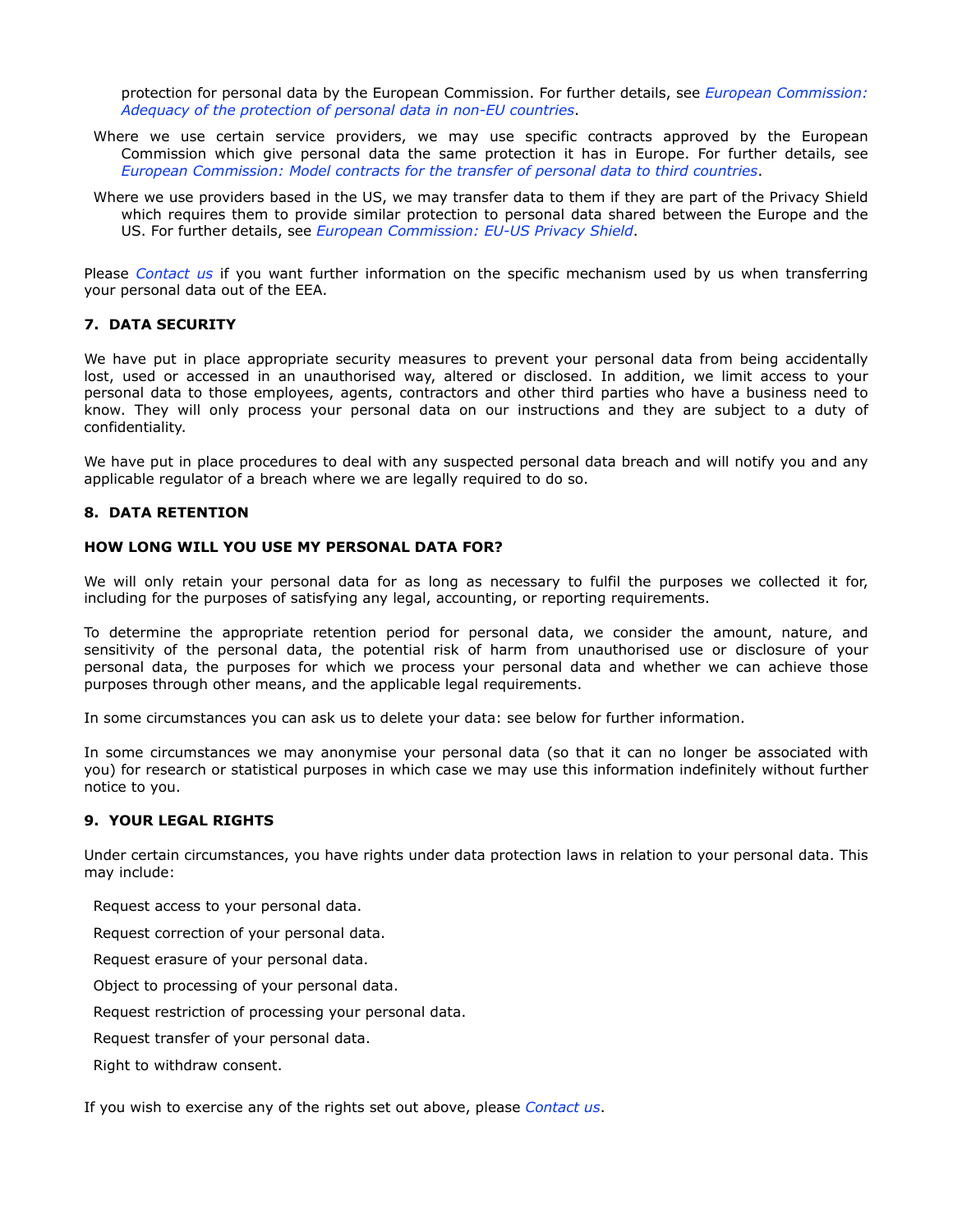### **NO FEE USUALLY REQUIRED**

You will not have to pay a fee to access your personal data (or to exercise any of the other rights). However, we may charge a reasonable fee if your request is clearly unfounded, repetitive or excessive. Alternatively, we may refuse to comply with your request in these circumstances.

#### **WHAT WE MAY NEED FROM YOU**

We may need to request specific information from you to help us confirm your identity and ensure your right to access your personal data (or to exercise any of your other rights). This is a security measure to ensure that personal data is not disclosed to any person who has no right to receive it. We may also contact you to ask you for further information in relation to your request to speed up our response.

## **TIME LIMIT TO RESPOND**

We try to respond to all legitimate requests within one month. Occasionally it may take us longer than a month if your request is particularly complex or you have made a number of requests. In this case, we will notify you and keep you updated.

### **10. GLOSSARY**

## **LAWFUL BASIS**

**Legitimate Interest** means the interest of our business in conducting and managing our business to enable us to give you the best service/product and the best and most secure experience. We make sure we consider and balance any potential impact on you (both positive and negative) and your rights before we process your personal data for our legitimate interests. We do not use your personal data for activities where our interests are overridden by the impact on you (unless we have your consent or are otherwise required or permitted to by law). You can obtain further information about how we assess our legitimate interests against any potential impact on you in respect of specific activities by *[Contacting us](#co_anchor_a599551_1)*

**Performance of Contract** means processing your data where it is necessary for the performance of a contract to which you are a party or to take steps at your request before entering into such a contract.

**Comply with a legal or regulatory obligation** means processing your personal data where it is necessary for compliance with a legal or regulatory obligation that we are subject to.

#### **THIRD PARTIES**

#### **EXTERNAL THIRD PARTIES**

- Service providers acting as processors based within or outside of the EEA who provide services that support our services supplied to you.
- Professional advisers acting including lawyers, bankers, auditors and insurers based within the EEA who provide consultancy, banking, legal, insurance and accounting services.
- HM Revenue & Customs, regulators and other authorities based in the United Kingdom who require reporting of processing activities in certain circumstances.

#### **YOUR LEGAL RIGHTS**

You have the right to:

 **Request access** to your personal data (commonly known as a "data subject access request"). This enables you to receive a copy of the personal data we hold about you and to check that we are lawfully processing it.

 **Request correction** of the personal data that we hold about you. This enables you to have any incomplete or inaccurate data we hold about you corrected, though we may need to verify the accuracy of the new data you provide to us.

**Request erasure** of your personal data. This enables you to ask us to delete or remove personal data